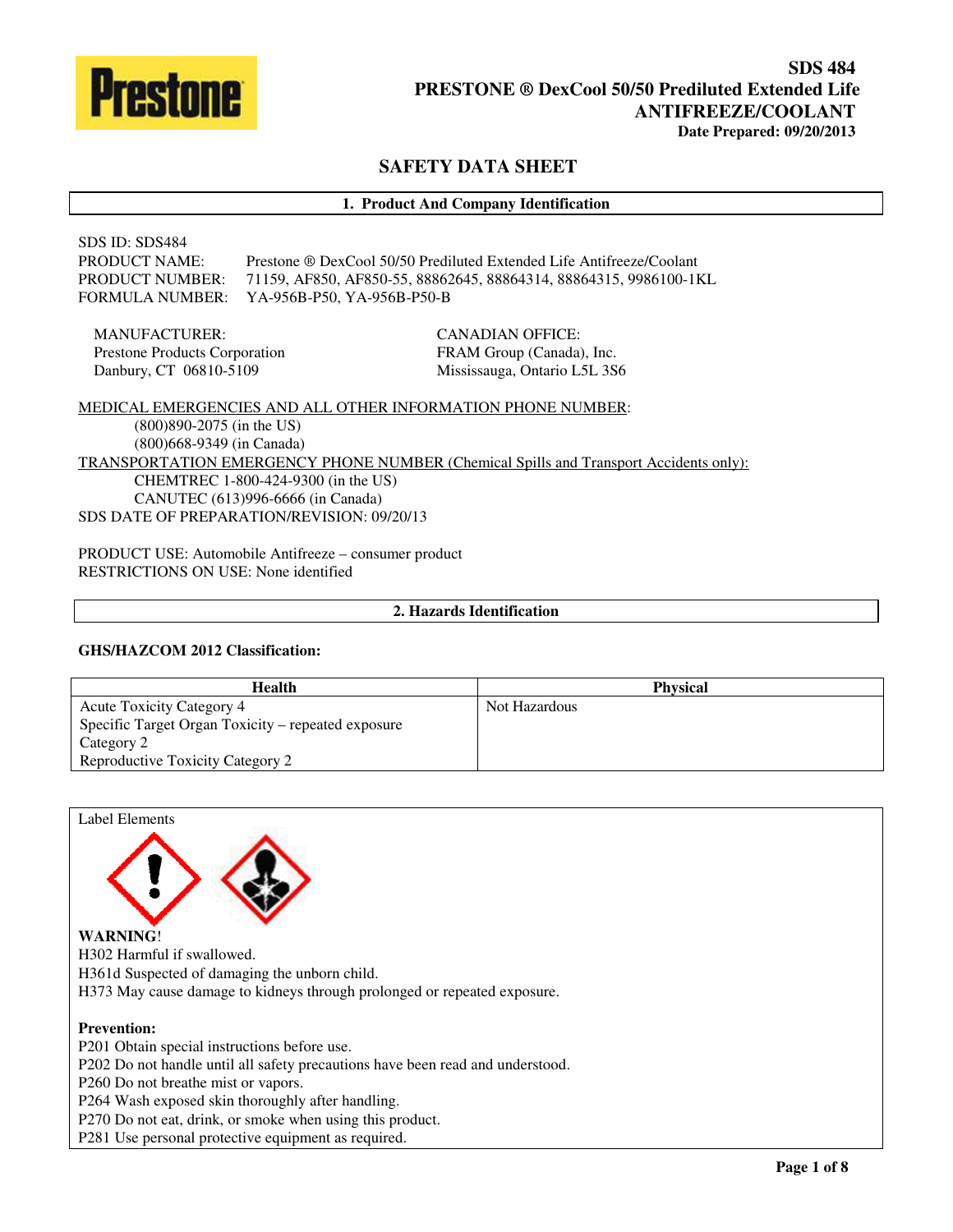

## **Response:**  P301 + P312 IF SWALLOWED: Call a POISON CENTER or physician if you feel unwell. P330 Rinse mouth. P308 + P313 IF exposed or concerned: Get medical advice. **Disposal**: P405 Store locked up. P501 Dispose of contents and container in accordance with local and national regulations.

## **3. Composition/Information on Ingredients**

| <b>Component</b>                   | CAS No.        | Amount    |
|------------------------------------|----------------|-----------|
| Ethylene Glycol                    | $107 - 21 - 1$ | 45-55     |
| Water                              | 7732-18-5      | $45 - 55$ |
| 2-Ethyl Hexanoic Acid, Sodium Salt | 19766-89-3     | $1 - 5$   |
| Diethylene Glycol                  | $111 - 46 - 6$ | $0 - 5$   |

#### **The exact concentrations are a trade secret.**

### **4. First Aid Measures**

INHALATION: Remove the victim to fresh air. If breathing has stopped administer artificial respiration. If breathing is difficult, have medical personnel administer oxygen. Get medical attention.

SKIN CONTACT: Remove contaminated clothing. Immediately wash contacted area thoroughly with soap and water. If irritation persists, get medical attention.

EYE CONTACT: Immediately flush eyes with large amounts of water for 15 minutes. Get medical attention if irritation persists.

INGESTION: Seek immediate medical attention. Immediately call local poison control center or go to an emergency department. Never give anything by mouth to or induce vomiting in an unconscious or drowsy person.

MOST IMPORTANT SYMPTOMS: May cause eye irritation. Inhalation of mists may cause nose and throat irritation and nervous system effects. Ingestion may cause abdominal discomfort or pain, nausea, vomiting, dizziness, drowsiness, malaise, blurring of vision, irritability, back pain, decrease in urine output, kidney failure, and central nervous system effects.

INDICATION OF IMMEDIATE MEDICAL ATTENTION AND SPECIAL TREATMENT, IF NEEDED: Seek immediate medical attention for large ingestions.

NOTES TO PHYSICIAN: The principal toxic effects of ethylene glycol, when swallowed, are kidney damage and metabolic acidosis. The combination of metabolic acidosis, an osmol gap and oxalate crystals in the urine is evidence of ethylene glycol poisoning. Pulmonary edema with hypoxemia has been described in a number of patients following poisoning with ethylene glycol. Respiratory support with mechanical ventilation may be required. There may be cranial nerve involvement in the late stages of toxicity from swallowed ethylene glycol. In particular, effects have been reported involving the seventh, eighth, and ninth cranial nerves, presenting with bilateral facial paralysis, diminished hearing and dysphagia.

Ethanol is antidotal and its early administration may block the formation of nephrotoxic metabolites of ethylene glycol in the liver. The objective is to rapidly achieve and maintain a blood ethanol level of approximately 100 mg/dl by giving a loading dose of ethanol followed by a maintenance dose. Intravenous administration of ethanol is the preferred route. Ethanol blood levels should be checked frequently. Hemodialysis may be required. 4-Methyl pyrazole (Fomepizole®), a potent inhibitor of alcohol dehydrogenase, has been used therapeutically to decrease the metabolic consequences of ethylene glycol poisoning.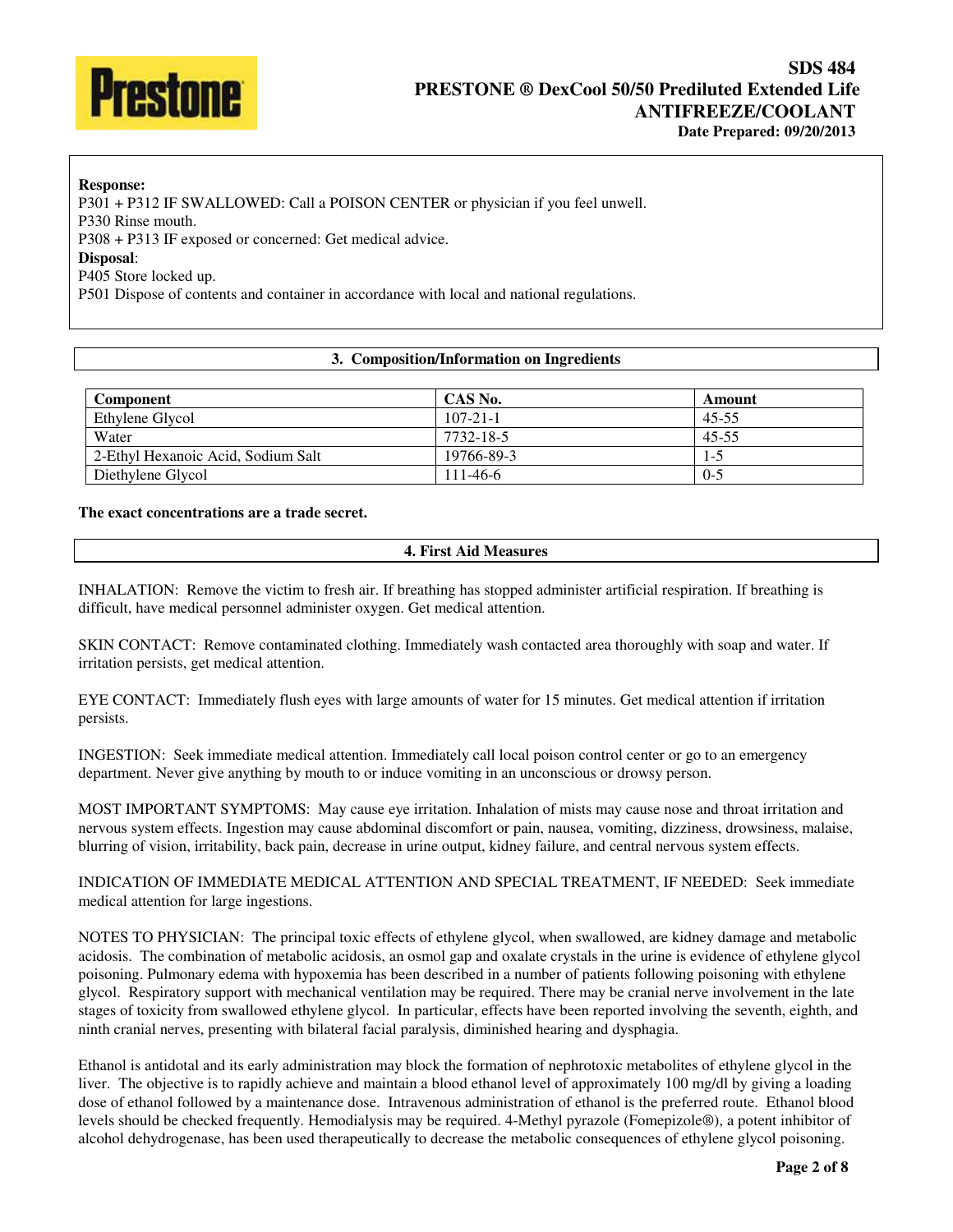

# **SDS 484 PRESTONE ® DexCool 50/50 Prediluted Extended Life ANTIFREEZE/COOLANT Date Prepared: 09/20/2013**

Fomepizole® is easier to use clinically than ethanol, does not cause CNS depression or hypoglycemia and requires less monitoring than ethanol. Additional therapeutic modalities which may decrease the adverse consequences of ethylene glycol metabolism are the administration of both thiamine and pyridoxine. As there are complicated and serious overdoses, we recommend you consult with the toxicologists at your poison control center.

## **5. Firefighting Measures**

SUITABLE EXTINGUISHING MEDIA: For large fires, use alcohol type or all-purpose foams. For small fires, use water spray, carbon dioxide or dry chemical.

SPECIFIC HAZARDS ARISING FROM THE CHEMICAL: A solid stream of water or foam directed into hot, burning liquid can cause frothing. Burning may produce carbon monoxide and carbon dioxide.

SPECIAL FIRE FIGHTING PROCEDURES: Do not spray pool fires directly. Firefighters should wear positive pressure selfcontained breathing apparatus and full protective clothing for fires in areas where chemicals are used or stored.

## **6: Accidental Release Measures**

PERSONAL PRECAUTIONS, PROTECTIVE EQUIPMENT AND EMERGENCY PROCEDURES: Wear appropriate protective clothing and equipment (See Section 8).

METHODS AND MATERIALS FOR CONTAINMENT/CLEANUP: Collect with absorbent material and place in appropriate, labeled container for disposal or, if permitted flush spill area with water.

#### **7. Handling and Storage**

## PRECAUTIONS FOR SAFE HANDLING:

Harmful or Fatal if Swallowed. Do not drink antifreeze or solution. Avoid eye and prolonged or repeated skin contact. Avoid breathing vapors or mists. Wash exposed skin thoroughly with soap and water after use. Do not store in opened or unlabeled containers. Keep container away from open flames and excessive heat. Do not reuse empty containers unless properly cleaned. Empty containers retain product residue and may be dangerous. Do not cut, weld, drill, etc. containers, even empty.

Sudden release of hot organic chemical vapors or mists from process equipment operating at elevated temperature and pressure, or sudden ingress of air into vacuum equipment, may result in ignitions without any obvious ignition sources. Published "autoignition" or "ignition" temperatures cannot be treated as safe operating temperatures in chemical processes without analysis of the actual process conditions. Use of this product in elevated temperature applications should be thoroughly evaluated to assure safe operating conditions.

CONDITIONS FOR SAFE STORAGE, INCLUDING ANY INCOMPATIBILITIES: Store away from excessive heat and oxidizers.

NFPA CLASSIFICATION: IIIB (May qualify for the following consumer quantity exemption: Consumer products that contain not more than 50 percent by volume of water-miscible flammable or combustible liquids, with the remainder of the product consisting of components that do not burn and where packaged in individual containers that do not exceed 1.3 gal (5 L) capacity.)

### **8. Exposure Controls / Personal Protection**

# EXPOSURE GUIDELINES

**CHEMICAL EXPOSURE LIMIT**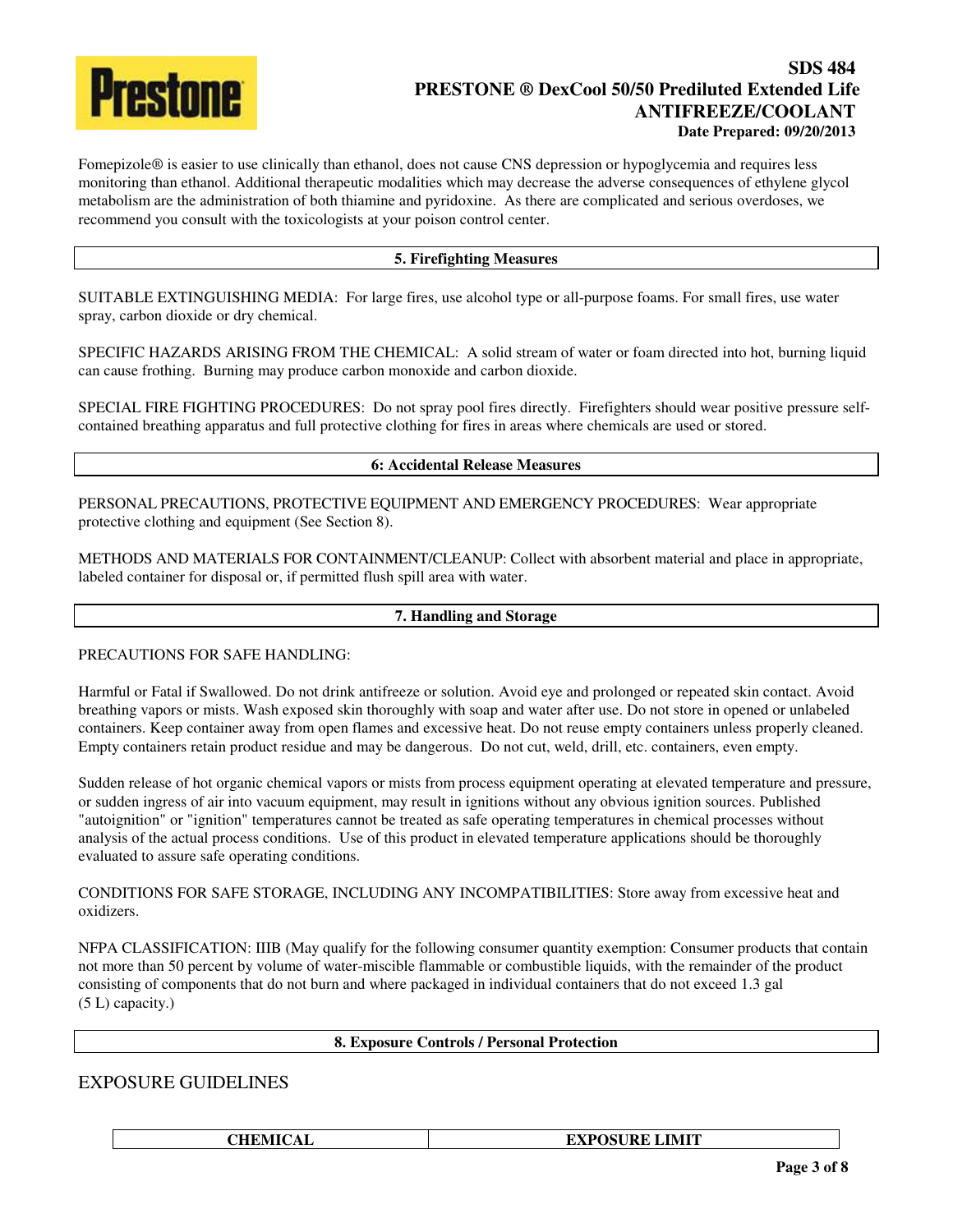

# **SDS 484 PRESTONE ® DexCool 50/50 Prediluted Extended Life ANTIFREEZE/COOLANT Date Prepared: 09/20/2013**

| Ethylene Glycol (as aerosol) | 100 mg/m <sup>3</sup> Ceiling ACGIH TLV |
|------------------------------|-----------------------------------------|
| Diethylene Glycol            | 10 mg/m <sup>3</sup> TWA AIHA WEELs     |
| 2-Ethyl Hexanoic Acid        | None Established                        |

APPROPRIATE ENGINEERING CONTROLS: Use general ventilation or local exhaust as required to maintain exposures below the occupational exposure limits.

## PERSONAL PROTECTIVE EQUIPMENT

RESPIRATORY PROTECTION: For operations where the TLV is exceeded a NIOSH approved respirator with organic vapor cartridges and dust/mist prefilters or supplied air respirator is recommended. Equipment selection depends on contaminant type and concentration. Select and use in accordance with 29 CFR 1910.134 and good industrial hygiene practice. For firefighting, use self-contained breathing apparatus.

GLOVES: Chemical resistant gloves such as neoprene or PVC where contact is possible.

EYE PROTECTION: Splash-proof goggles.

OTHER PROTECTIVE EQUIPMENT/CLOTHING: Appropriate protective clothing as needed to minimize skin contact.

| 9. Physical and Chemical Properties |                               |                             |                     |
|-------------------------------------|-------------------------------|-----------------------------|---------------------|
|                                     |                               |                             |                     |
| APPEARANCE:                         | Orange liquid                 | ODOR:                       | Characteristic odor |
| <b>ODOR THRESHOLD:</b>              | None                          | $pH$ :                      | 9.0                 |
| MELTING/FREEZING                    | $-34^{\circ}F (-36^{\circ}C)$ | <b>BOILING POINT/RANGE:</b> | 229°F (109°C)       |
| POINT:                              |                               |                             |                     |
| <b>FLASH POINT:</b>                 | $>220^{\circ}F(104^{\circ}C)$ | <b>EVAPORATION RATE:</b>    | Not determined      |
| FLAMMABILITY (SOLID,                | Not Applicable                | FLAMMABILITY LIMITS:        | LEL: Not determined |
| GAS)                                |                               |                             | UEL: Not determined |
| <b>VAPOR PRESSURE:</b>              | $< 0.1$ mmHg @ 68°F           | <b>VAPOR DENSITY:</b>       | Not determined      |
| <b>RELATIVE DENSITY:</b>            | 1.07                          | <b>SOLUBILITIES</b>         | Water: $100\%$      |
| PARTITION COEFFICIENT               | Not determined                | <b>AUTOIGNITION</b>         | Not determined      |
| (n-octanol/water)                   |                               | TEMPERATURE:                |                     |
| <b>DECOMPOSITION</b>                | Not determined                | VISCOSITY:                  | Not determined      |
| TEMPERATURE:                        |                               |                             |                     |

## **10. Stability and Reactivity**

REACTIVITY: Normally unreactive

CHEMICAL STABILITY: Stable

POSSIBILITY OF HAZARDOUS REACTIONS: Reaction with strong oxidizers will generate heat.

CONDITIONS TO AVOID: None known

INCOMPATIBLE MATERIALS: Avoid strong bases at high temperatures, strong acids, strong oxidizing agents, and materials reactive with hydroxyl compounds.

HAZARDOUS DECOMPOSITION PRODUCTS: Carbon monoxide, carbon dioxide.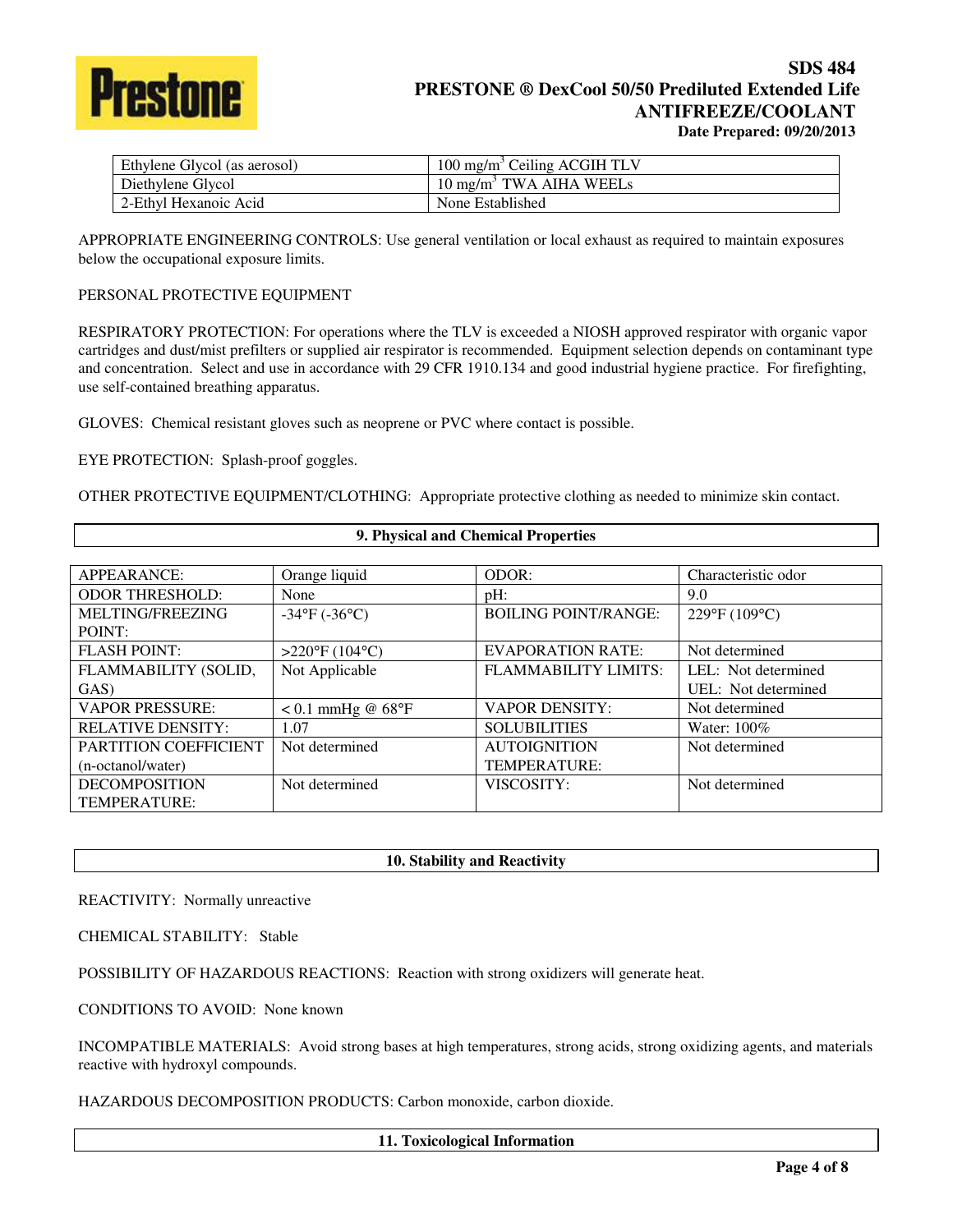

## **POTENTIAL HEALTH EFFECTS:**

## **ACUTE HAZARDS:**

INHALATION: May cause irritation of the nose and throat with headache, particularly from mists. High vapor concentrations caused, for example, by heating the material in an enclosed and poorly ventilated workplace, may produce nausea, vomiting, headache, dizziness and irregular eye movements.

SKIN CONTACT: No evidence of adverse effects from available information.

EYE CONTACT: Liquid, vapors or mist may cause discomfort in the eye with persistent conjunctivitis, seen as slight excess redness or conjunctiva. Serious corneal injury is not anticipated.

INGESTION: May cause abdominal discomfort or pain, nausea, vomiting, dizziness, drowsiness, malaise, blurring of vision, irritability, back pain, decrease in urine output, kidney failure, and central nervous system effects, including irregular eye movements, convulsions and coma. Cardiac failure and pulmonary edema may develop. Severe kidney damage which may be fatal may follow the swallowing of ethylene glycol. A few reports have been published describing the development of weakness of the facial muscles, diminishing hearing, and difficulty with swallowing, during the late stages of severe poisoning.

CHRONIC EFFECTS: Prolonged or repeated inhalation exposure may produce signs of central nervous system involvement, particularly dizziness and jerking eye movements. Prolonged or repeated skin contact may cause skin sensitization and an associated dermatitis in some individuals. Ethylene glycol has been found to cause birth defects in laboratory animals. The significance of this finding to humans has not been determined. 2-Ethyl Hexanoic Acid, Sodium Salt is suspected of causing developmental effects based on animal data.

CARCINOGENICITY LISTING: None of the components of these products is listed as a carcinogen or suspected carcinogen by IARC, NTP, ACGIH, or OSHA.

# **ACUTE TOXICITY VALUES:**

| Ethylene Glycol: | LD50 Oral Rat: 4700 mg/kg    |
|------------------|------------------------------|
|                  | LD50 Skin Rabbit: 9530 mg/kg |

| Diethylene Glycol: | LD50 Oral Rat: $12,565$ mg/kg  |
|--------------------|--------------------------------|
|                    | LD50 Skin Rabbit: 11,890 mg/kg |

### SIGNIFICANT LABORATORY DATA WITH POSSIBLE RELEVANCE TO HUMAN HEALTH:

Ethylene glycol has been shown to produce dose-related teratogenic effects in rats and mice when given by gavage or in drinking water at high concentrations or doses. Also, in a preliminary study to assess the effects of exposure of pregnant rats and mice to aerosols at concentrations 150, 1,000 and 2,500 mg/m3 for 6 hours a day throughout the period of organogenesis, teratogenic effects were produced at the highest concentrations, but only in mice. The conditions of these latter experiments did not allow a conclusion as to whether the developmental toxicity was mediated by inhalation of aerosol, percutaneous absorption of ethylene glycol from contaminated skin, or swallowing of ethylene glycol as a result of grooming the wetted coat. In a further study, comparing effects from high aerosol concentration by whole-body or nose-only exposure, it was shown that noseonly exposure resulted in maternal toxicity (1,000 and 2,500 mg/m3) and developmental toxicity in with minimal evidence of teratogenicity (2,500 mg/m3). The no-effects concentration (based on maternal toxicity) was 500 mg/m3. In a further study in mice, no teratogenic effects could be produced when ethylene glycol was applied to the skin of pregnant mice over the period of organogenesis. The above observations suggest that ethylene glycol is to be regarded as an animal teratogen; there is currently no available information to suggest that ethylene glycol caused birth defects in humans. Cutaneous application of ethylene glycol is ineffective in producing developmental toxicity; exposure to high aerosol concentration is only minimally effective in producing developmental toxicity; the major route for producing developmental toxicity is perorally.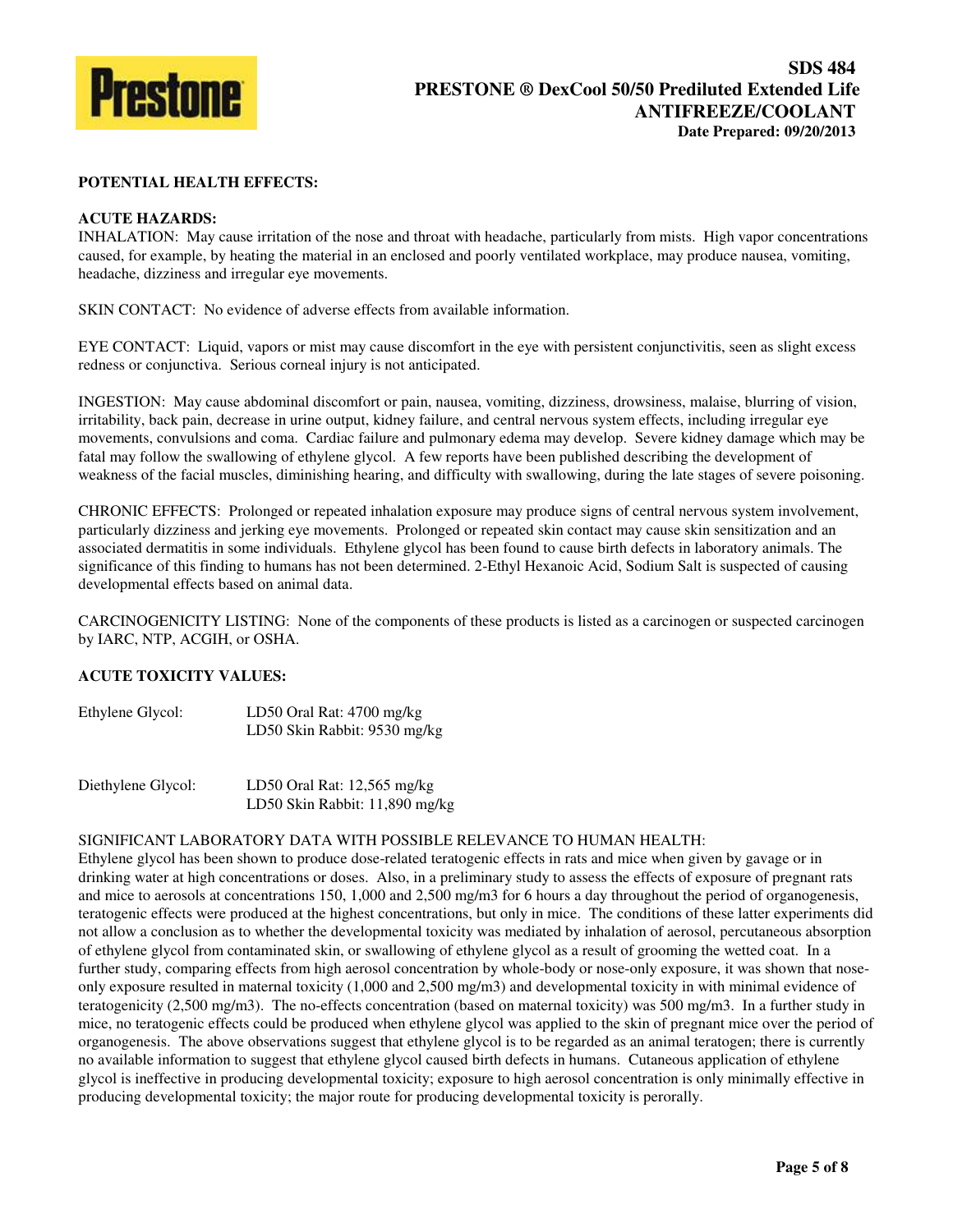

# **SDS 484 PRESTONE ® DexCool 50/50 Prediluted Extended Life ANTIFREEZE/COOLANT Date Prepared: 09/20/2013**

Two chronic feeding studies, using rats and mice, have not produced any evidence that ethylene glycol causes dose-related increases in tumor incidence or a different pattern of tumors compared with untreated controls. The absence of carcinogenic potential for ethylene glycol has been supported by numerous invitro genotoxicity studies showing that it does not produce mutagenic or clastogenic effects.

In a study of Wistar rats, adverse developmental results were reported at a dose of 100 mg / kg of body weight for 2-Ethyl Hexanoic Acid, Sodium Salt.

This product contains less than 0.2% tolytriazole which has demonstrated mutagenic activity in a bacterial test system. A correlation has been established between mutagenic activity and carcinogenic activity for many chemicals. Tolytriazole has not been identified as a carcinogen or probable carcinogen by NTP, IARC, ACGIH, or OSHA.

### **12. Ecological Information**

ECOTOXICITY:

Ethylene Glycol: LC50 Fathead Minnow <10,000 mg/L/96 hr. EC50 Daphnia Magna 100,000 mg/L/48 hr Bacterial (Pseudomonas putida): 10,000 mg/l Protozoa (Entosiphon sulcatum and Uronema parduczi; Chatton-Lwoff): >10,000 mg/l Algae (Microcystis aeruginosa): 2,000 mg/l Green algae (Scenedesmus quandricauda): >10,000 mg/l Diethylene Glycol: LC50 western mosquitofish >32,000 mg/L/96 hr

## PERSISTENCE AND DEGRADABILITY:

 Ethylene Glycol is readily biodegradable (97-100% in 2-12 days). Diethylene glycol is readily biodegradable (>70% in 19days).

# BIOACCUMULATIVE POTENTIAL:

Ethylene glycol: A BCF of 10, reported for ethylene glycol in fish, Golden ide (Leuciscus idus melanotus), after 3 days of exposure suggests the potential for bio concentration in aquatic organisms is low.

Diethylene glycol: An estimated BCF of 3 suggests the potential for bio concentration in aquatic organisms is low. MOBILITY IN SOIL: Ethylene glycol and diethylene glycol are highly mobile in soil.

OTHER ADVERSE EFFECTS: None known

# **13. Disposal Considerations**

Dispose of product in accordance with all local, state/provincial and federal regulations.

## **14. Transport Information**

U.S. DOT HAZARD CLASSIFICATION: Not regulated (unless package contains a reportable quantity)

Note: IF A SHIPMENT OF A REPORTABLE QUANTITY (9,090 LBS/1,018 GAL.) IN A SINGLE PACKAGE IS INVOLVED, THE FOLLOWING INFORMATION APPLIES: PROPER SHIPPING NAME: RQ, Environmentally hazardous substance, liquid, n.o.s. (Ethylene glycol) UN NUMBER: UN3082 PACKING GROUP: III LABELS REQUIRED: Class 9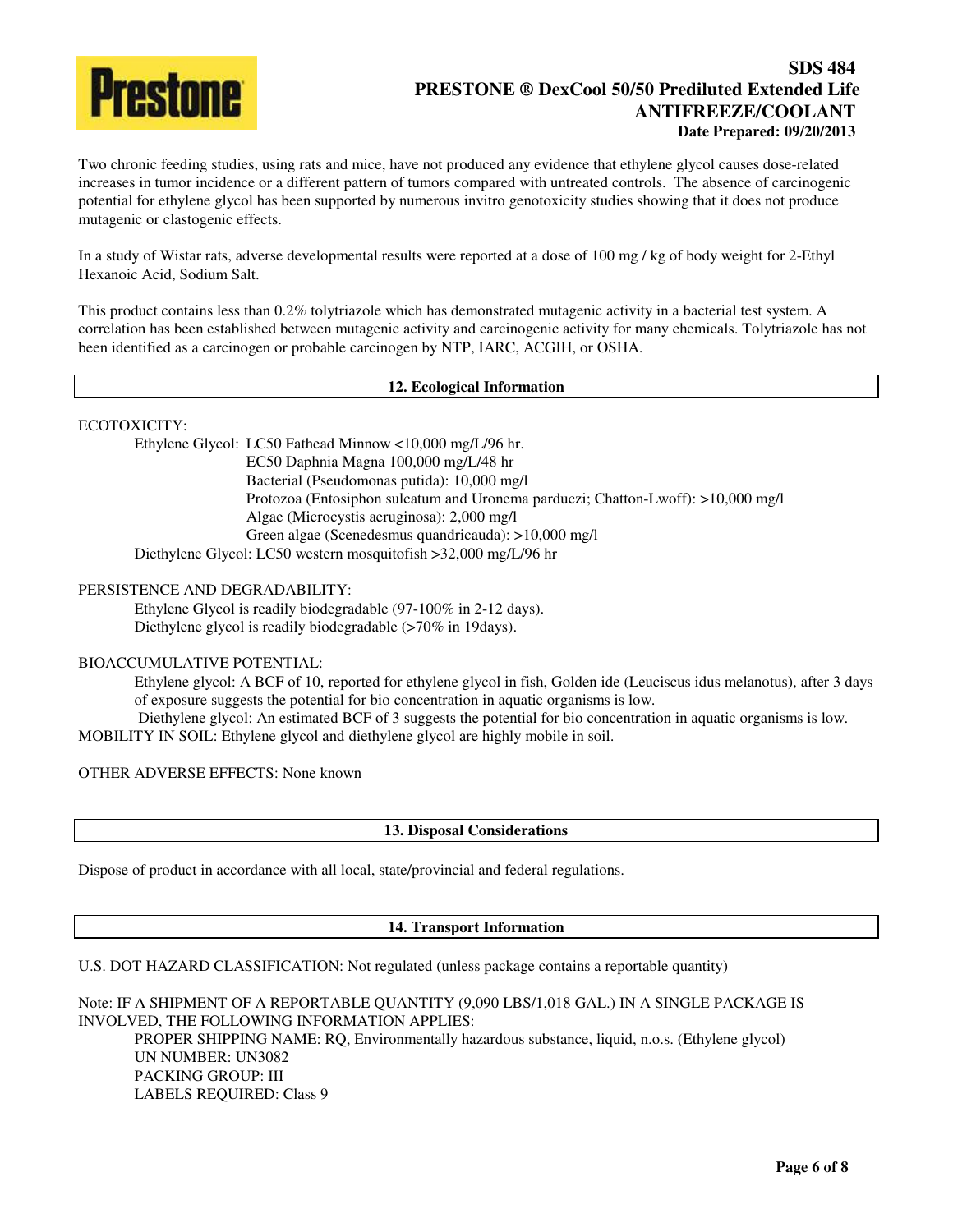

DOT MARINE POLLUTANTS: This product does not contain Marine Pollutants as defined in 49 CFR 171.8.

IMDG CODE SHIPPING CLASSIFICATION: Not Regulated

CANADIAN TDG CLASSIFICATION: Not Regulated

### **15. Regulatory Information**

CERCLA SECTION 103: Spills of this product over the RQ (reportable quantity) must be reported to the National Response Center. The RQ for this product, based on the RQ for Ethylene Glycol (55% maximum) of 5,000 lbs., is 9,090 lbs. Many states have more stringent release reporting requirements. Report spills required under federal, state and local regulations.

EPA SARA 311/312 HAZARD CLASSIFICATION: Acute health, chronic health

EPA SARA 313: This Product Contains the Following Chemicals Subject to Annual Release Reporting Requirements Under SARA Title III, Section 313 (40 CFR 372):

Ethylene Glycol 107-21-1 45-55%

PROTECTION OF STRATOSPHERIC OZONE: This product is not known to contain or to have been manufactured with ozone depleting substances as defined in 40 CFR Part 82, Appendix A to Subpart A.

CALIFORNIA PROPOSITION 65: The normal consumer use of this product does not result in exposures to chemicals known to the State of California to cause Cancer and/or Reproductive Harm above the significant risk level for carcinogens or the maximum allowable dose levels for reproductive toxins. Therefore, no warnings are required for consumer packages. Industrial or other occupational use of this product at higher frequency and using larger quantities of this product may result in exposures exceeding these levels and are labeled accordingly.

EPA TSCA INVENTORY: All of the components of this material are listed on the Toxic Substances Control Act (TSCA) Chemical Substances Inventory.

CANADIAN WHMIS CLASSIFICATION: Class D - Division 2 - Subdivision A - (A very toxic material causing other toxic effects)



This SDS has been prepared according to the criteria of the Controlled Products Regulation (CPR) and the SDS contains all of the information required by the CPR.

EUROPEAN INVENTORY OF EXISTING COMMERCIAL CHEMICAL SUBSTANCES (EINECS): All of the ingredients are listed on the EINECS inventory.

AUSTRALIA: All of the components of this material are on the Australian Inventory of Chemical Substances (AICS).

JAPAN: All of the components of this material are listed on the Japanese Existing and New Chemical Substances (METI) List.

CHINA: All of the ingredients of this product are listed on the Inventory of Existing Chemical Substances in China (IECSC)

KOREA: All of the components of this material are listed on the Korean Existing Chemicals List (KECL).

PHILIPPINES: All of the components of this material are listed on the Philippines Inventory of Chemicals and Chemical Substances (PICCS).